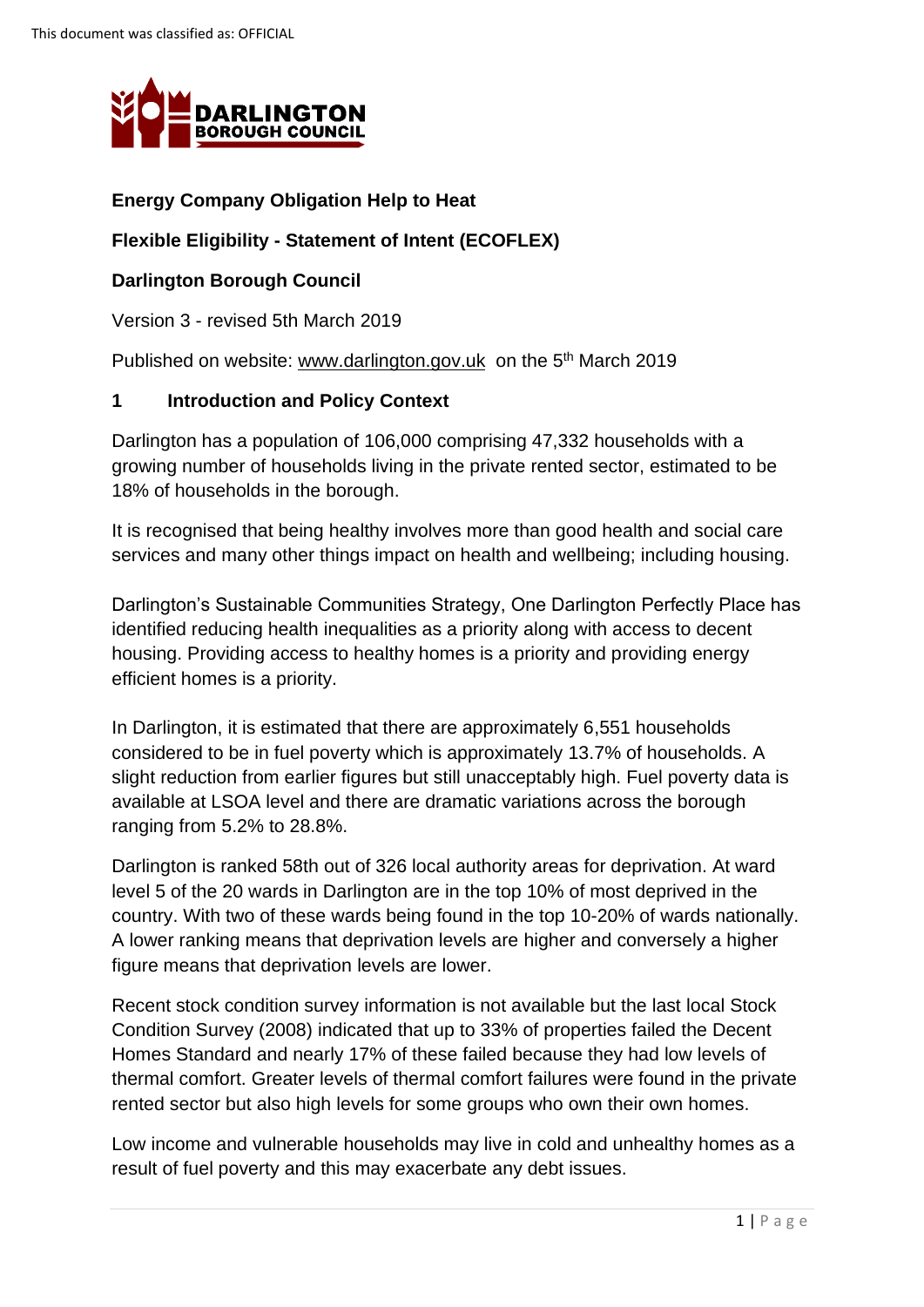schedule 2 of the Order. In addition to this, there is a degree of flexibility which the Help to Heat Flexible Eligibility Criteria. Local Authorities are obliged to publish a The Energy Company Obligation is a government energy efficiency scheme in Great Britain to help reduce carbon emissions and tackle fuel poverty. The Electricity and Gas (Energy Company Obligation) Order 2018 sets out those households who would qualify for energy savings measures, and this "Help to Heat group" is set out in allows Local Authorities to refer households to suppliers for support, in particular households in fuel poverty or with occupants on low incomes and vulnerable to the effects of cold homes, and who otherwise would not be eligible. This is referred to as Statement of Intent which sets out who is eligible for this element of the funding.

 poverty and hardship. Making the best use of existing homes by improving their Darlington Borough Council will use this flexible eligibility to assist households in fuel quality and conditions. This statement takes into account NICE recommendations on how to reduce the risk of death and ill health associated with living in a cold home.<sup>1</sup>

The aim is to help meet a range of public health and other goals. These include:

- Reducing preventable excess winter death rates.
- Improving health and wellbeing among vulnerable groups.
- Reducing pressure on health and social care services.
- Reducing 'fuel poverty' and the risk of fuel debt or being disconnected from gas and electricity supplies (including self-disconnection).
- Improving the energy efficiency of homes.

increasing costs of energy. Generally, high levels of older terraced housing means that maintaining good levels of thermal comfort remains a challenge for residents, this is compounded by the ever

Improvements to make homes warmer may also help reduce unnecessary fuel consumption (although where people are living in cold homes because of fuel poverty their fuel use may increase). In addition, such improvements may reduce absences from work and school that result from illnesses caused by living in a cold home.

The health problems associated with cold homes are experienced during 'normal' winter temperatures, not just during extremely cold weather, an increase in death rates due to a drop in temperature varies across England but can happen when temperatures drop below about 6°C.

 In adopting this approach to flexible eligibility it is hoped that it will contribute to an improvement in the excess winter deaths index and the death rate from respiratory illnesses.

<sup>1</sup> NICE guideline (NG6): published date March 2015<https://www.nice.org.uk/guidance/ng6>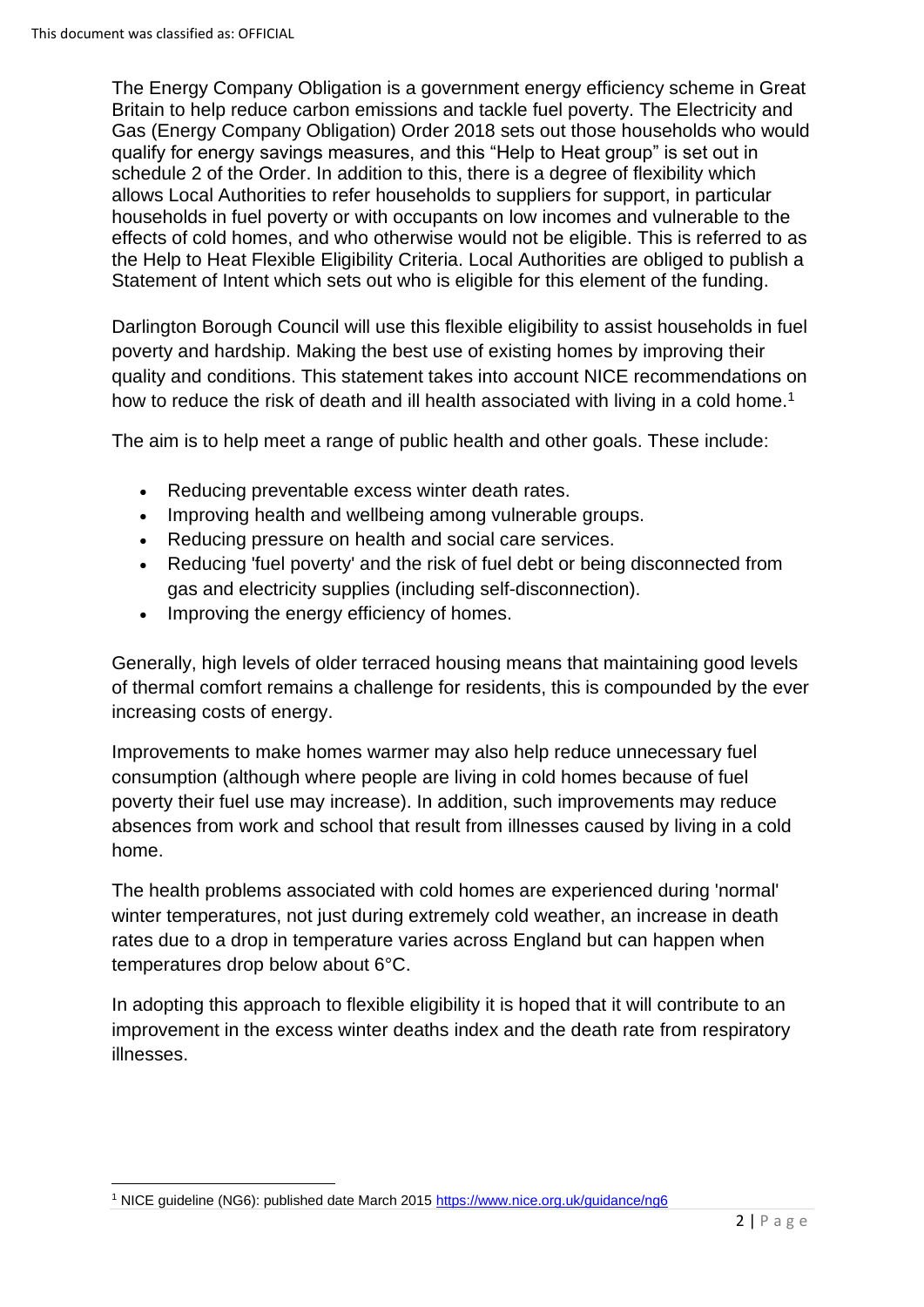In producing this statement, we have made reference to the Government's Fuel Poverty Strategy 2015<sup>2</sup>.

### **2 Additional services and available support**

 isolation. There is a need for systemic change towards proactive prevention and a All organisations responsible for health, wellbeing, care and safety have the opportunity to impact on people's mental and physical health and wellbeing. With increased pressure on organisations to reduce costs and increase quality and productivity, services can no longer be focused on symptoms or single issues in greater emphasis on addressing the wider determinants of health, such as education, housing or social environment. Treating people without identifying and changing what makes them unwell is costly to all involved.

 distributors. These schemes offer extra free services to people who are of have a long term health problem. A key support structure is the priority services registers run by energy suppliers and pensionable age, are registered disabled, have a hearing or visual impairment, or

Adult social care can assess applications from households where a disability or illness is making daily life difficult. They may award a disabled facilities grant towards the cost of providing adaptations and facilities to enable the disabled person to continue to live in the property.

### <https://www.gov.uk/government/publications/disabled-facilities-grant>

Homeowners struggling to carry out essential repairs, improvements or adaptations to their home, may be able to access an affordable loan and step-by-step support through The Helping Hand scheme,<https://helpinghandnortheast.org.uk/>

 opportunity for landlords to keep up to date with regulations and legislation governing A Tees Valley-wide private landlord forum is held annually and these are an the private sector.

## **3 Darlington Borough Council's Approach to Flexible Eligibility**

 below) has been taken to maximise the potential for funding. However fitting the household will benefit from energy saving improvements as the final decision on The Council's approach to the Help to Heat flexible eligibility criteria (as outlined criteria within this statement of intent does not guarantee that any individual funding rests with energy suppliers and will depend on:

i) The survey carried out and installation costs calculated,

<sup>2</sup> HM Government Cutting the cost of keeping warm: a fuel poverty strategy for England March 2015 [https://assets.publishing.service.gov.uk/government/uploads/system/uploads/attachment\\_data/file/408644/cutting](https://assets.publishing.service.gov.uk/government/uploads/system/uploads/attachment_data/file/408644/cutting_the_cost_of_keeping_warm.pdf)  [\\_the\\_cost\\_of\\_keeping\\_warm.pdf](https://assets.publishing.service.gov.uk/government/uploads/system/uploads/attachment_data/file/408644/cutting_the_cost_of_keeping_warm.pdf)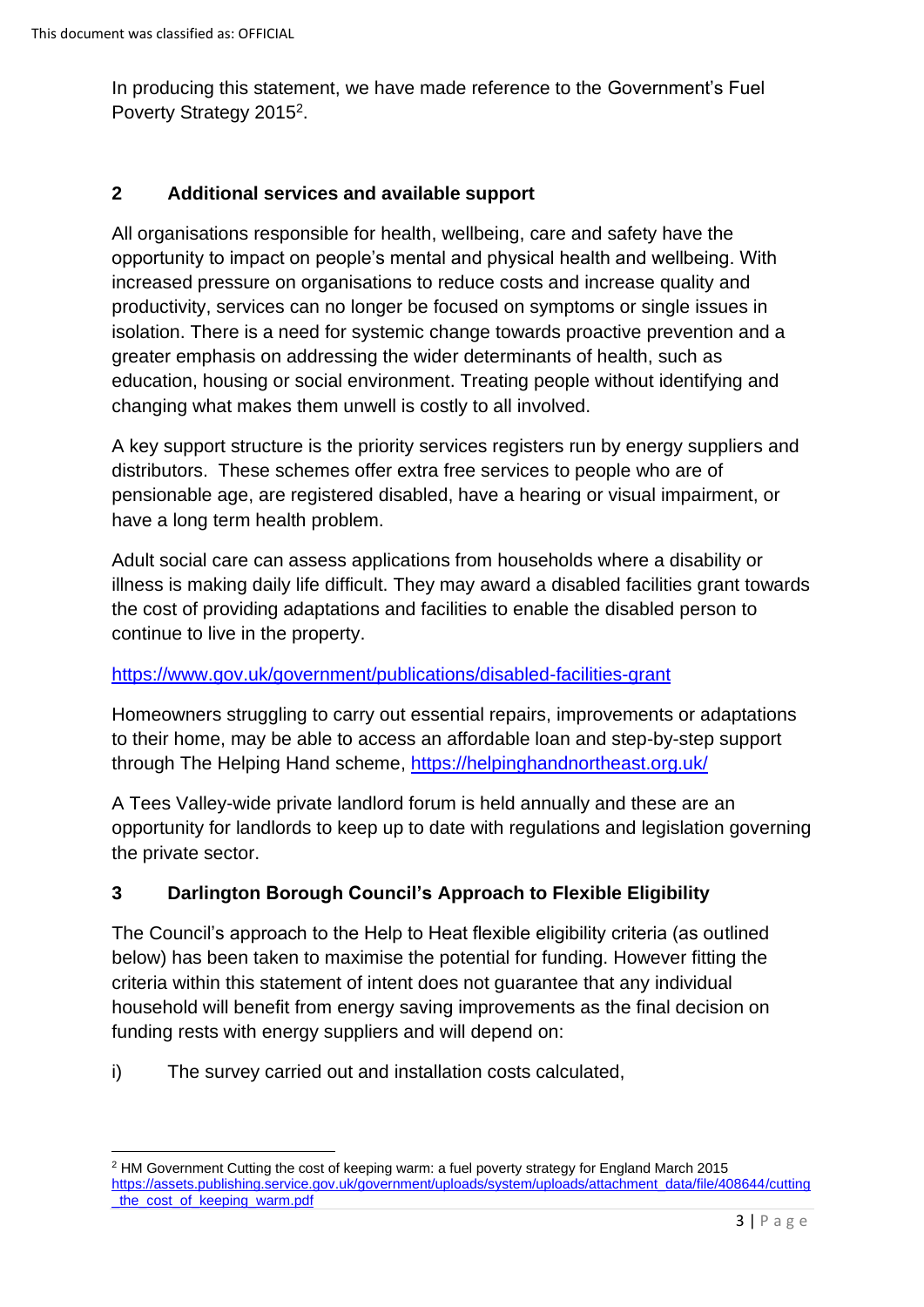- ii) The energy savings that can be achieved for a property, and
- iii) Whether suppliers have achieved their ECO targets or require further measures to meet their ECO targets (this will affect the amount of funding available through the scheme).

### **4 How Darlington Borough Council intends to identify eligible households**

 Income, High Cost criteria, or a low income household, with at least one household Households are considered eligible for flexible eligibility ECO if they are deemed at risk of living in fuel poverty due to the location of their home or they meet the Low member vulnerable to the effects of living in a cold home (Low Income, Vulnerable to Cold). Flexible eligibility only applies to private tenure so a property must be privately owned or rented.

## **5 Criteria for identifying households that are living in fuel poverty**

### **5.1 Priority Areas**

All private tenure properties within Darlington in the 25% most deprived areas of the UK measured by the Government's Index of Multiple Deprivation (IMD) will be deemed at risk of living in fuel poverty.

 are determined to be a low income household, living in a high cost home in relation to energy use. This can be assessed using available software tools such as the Households outside of these areas will be considered at risk of fuel poverty if they National Energy Action Fuel Poverty Assessment Tool or against the Low Income High Cost criteria outlined below.

We would expect the energy company or their nominated contractor to ensure that all eligible households fully comply with Stage 1 and Stage 2 criteria as follows:

#### **5.2 Low Income, High Cost Households**

 Households not in a priority area will be eligible if they are in receipt of one of the following benefits:

- Council Tax Allowance (Not single person reduction)
- Housing Benefit
- Pension Credit Savings
- Or, any household, not in receipt of one of these benefits with a gross annual household income of less than £26,000.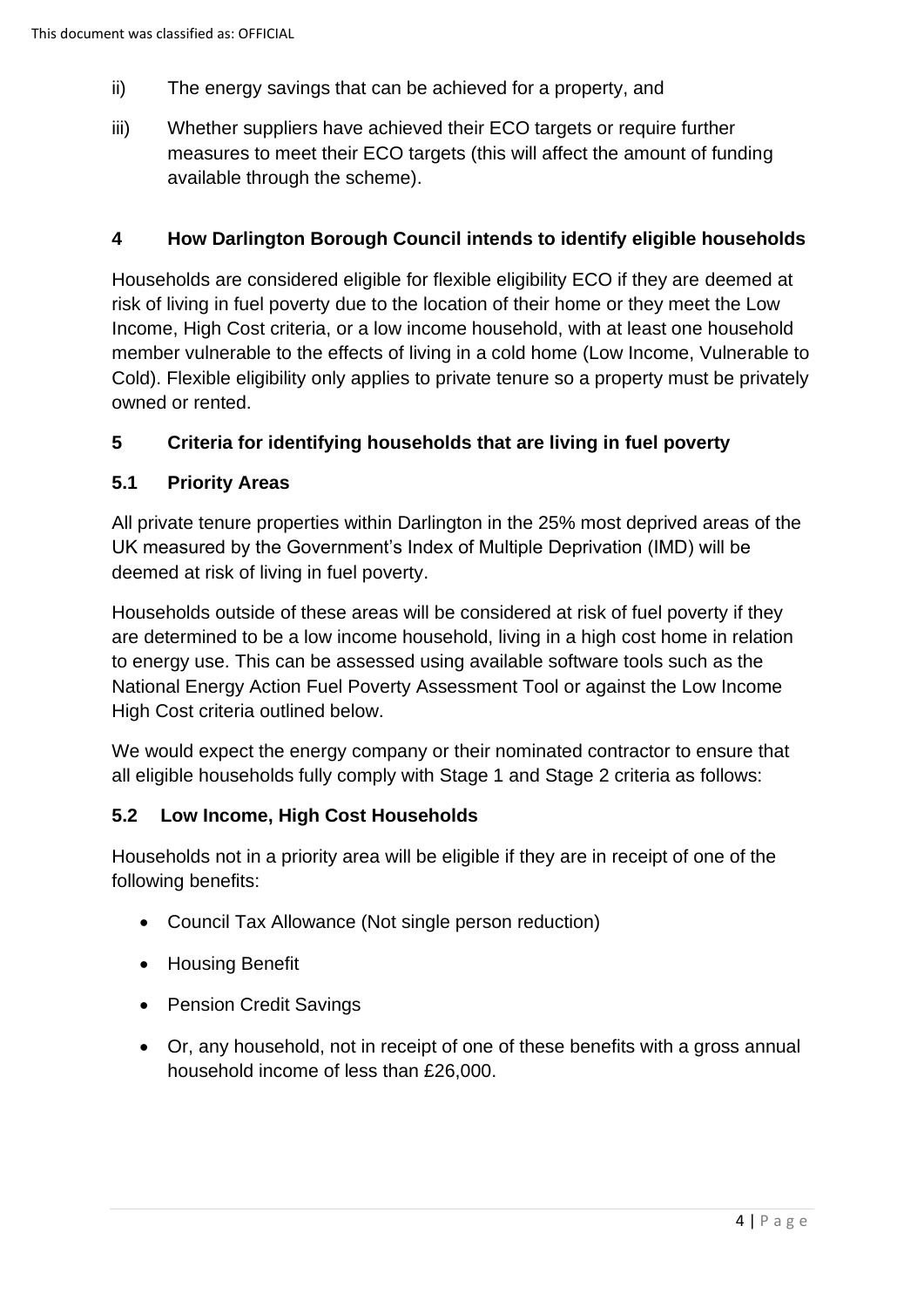# **5.3 Low Income, Vulnerable to Cold (LIVC)**

 someone in the household meets one of the Stage 2 (Health and Vulnerability) Households will be considered a low income household, and vulnerable to the effects of living in a cold home, if they meet Stage 1 (Low Income) criteria and criteria as set out in table 2 below.

Income includes income from pensions and all benefits. The income threshold has been uplifted to take into account increased household expenditure on medical equipment, medical appointments and increased energy costs.

| <b>Stage</b>         | <b>Criteria</b>                                          | <b>Definition</b>                                                                                                                                    |
|----------------------|----------------------------------------------------------|------------------------------------------------------------------------------------------------------------------------------------------------------|
| <b>Stage 1 LIVC</b>  | Low Income                                               | Gross annual household income<br>$<$ £32,000.                                                                                                        |
| <b>Stage 2A LIVC</b> | a) High Cost and<br>vulnerable to cold<br>due to illness | One or members of the household<br>has a health condition made worse by<br>living in a cold home*                                                    |
| <b>Stage 2B LIVC</b> | b) High Cost and<br>vulnerable to the cold<br>due to age | One or more members of the<br>household is aged over 65 years<br>and/or is a child under the age of 16<br>or member of the household is<br>pregnant. |

**Table 2 - Low Income, Vulnerable to Cold** 

## **\*Stage 2A Health and vulnerability criteria**

 \* A wide range of people are vulnerable to the cold. This is either because of: a medical condition, such as heart disease; a disability that, for instance, stops people moving around to keep warm, or makes them more likely to develop chest infections; or personal circumstances, such as being unable to afford to keep warm enough.

Studies indicate that cold conditions can exacerbate existing medical conditions including diabetes, certain types of ulcers and musculoskeletal pains. Studies have found an association between cold homes and the increased likelihood of developing symptoms of asthma and bronchitis which can develop into long-term conditions. In addition, cold homes may slow down recovery following discharge from hospital.

Referrals for people with medical conditions which may be exacerbated by living in a cold home will need to be supported by documentary evidence from a medical professional.

 Other households that may be considered on referral from a professional organisation are:

• people with addictions;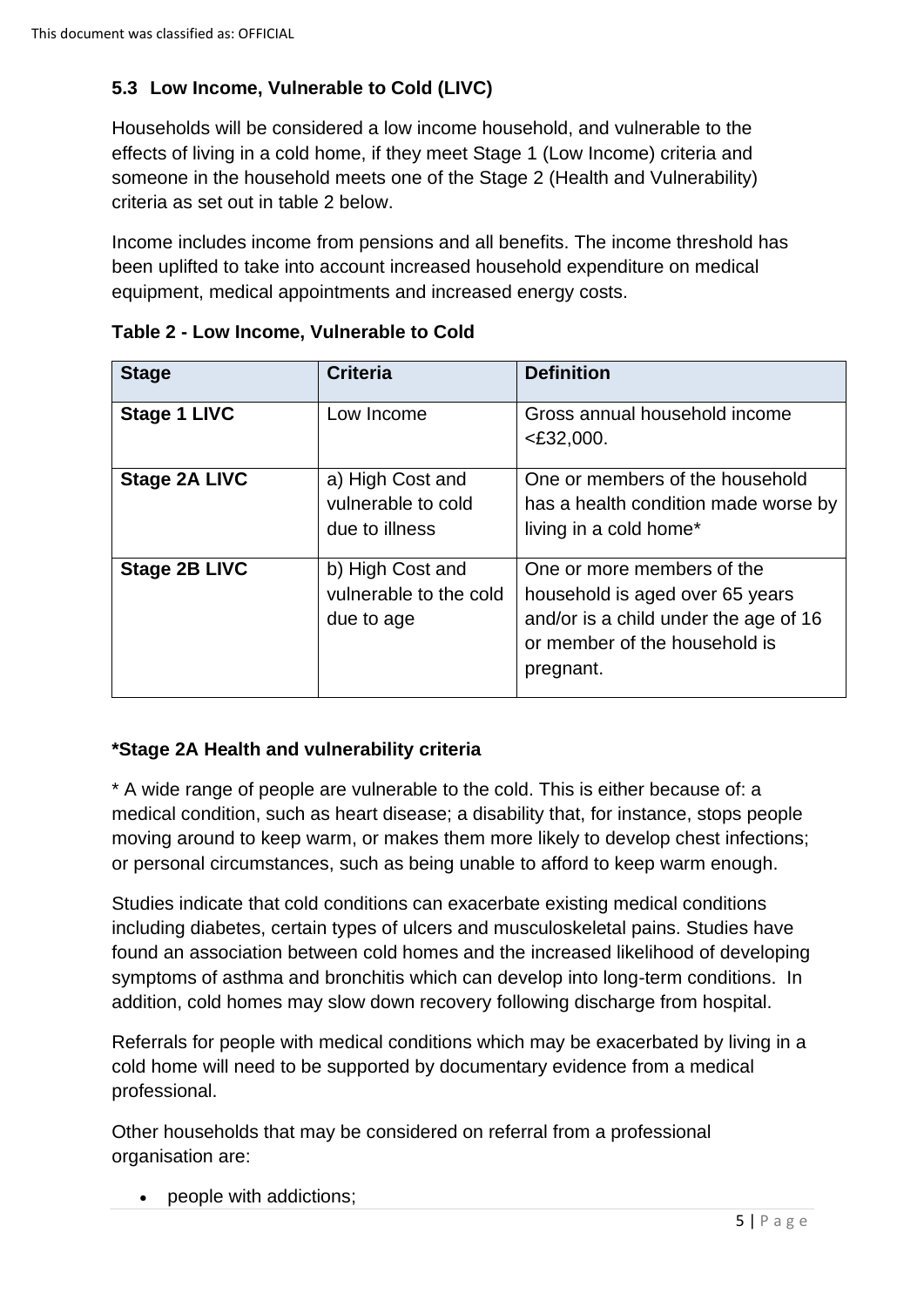- people who have attended hospital due to a fall;
- recent immigrants, asylum seekers and refugees;
- people who move in and out of homelessness;
- • households that are falling into debt due to a change in circumstances compounded by high energy costs;

### **5.4 Special Circumstances**

 Households may also be considered eligible due to special circumstances for where there are issues associated with debts. We will assess such households on a example, where a member of the household is awaiting discharge from hospital or case by case basis and will record all such decisions.

### **6 Scheme requirements for Solid Wall Insulation (SWI) "in-fill" projects**

 tenure; therefore all the properties on a declaration, including in-fill, must be private The Council may facilitate solid wall insulation schemes including households that are not in fuel poverty or vulnerable ('in-fill'). Flexible eligibility only applies to private tenure.

Outside the priority areas outlined in paragraph 5.1, where a household does not meet the criteria for fuel poverty (outlined at 5.1a) or living on a low income and vulnerable to the cold (outlined at 5.2b), the local authority can declare a household as "in-fill" where they are:

- in the same terrace:
- in an immediately adjacent building to, or
- are in the same building.

as a household that does meet those criteria.

 providing declarations are fuel poor (FP) or on a low income and vulnerable to the In-fill is only allowed where a minimum percentage of households for which the is cold (LIVC), as set out in Table 3.

Not all the properties in one terrace need to be included in the SWI project in order for the project to be eligible under flexible eligibility.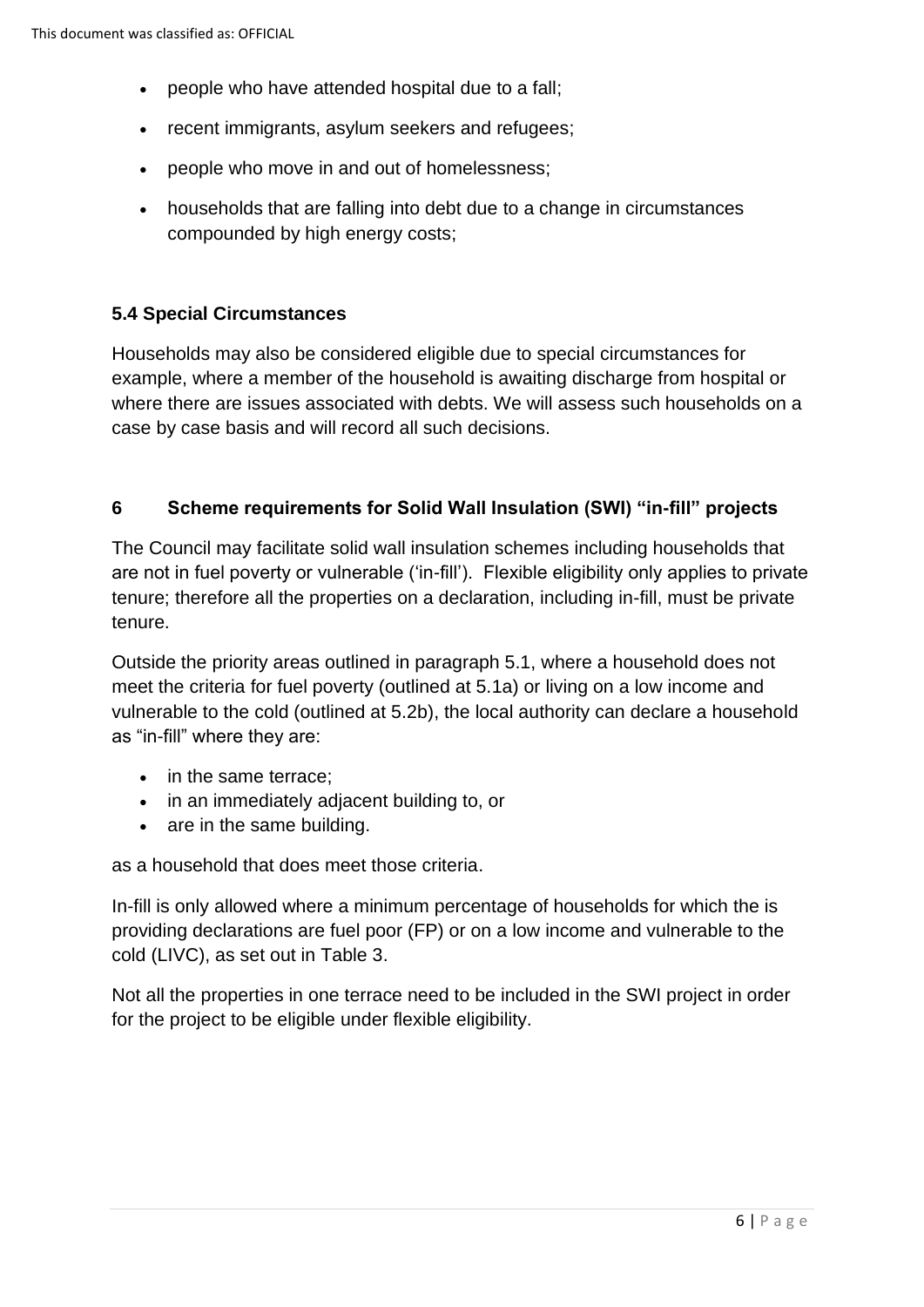| <b>Property Type</b>                                                                                                                                                                                           | <b>LA (Local Authority)</b><br>declaration<br>requirements                                                                                                          | In-fill available                                                                                                                                                                                                                                                            |
|----------------------------------------------------------------------------------------------------------------------------------------------------------------------------------------------------------------|---------------------------------------------------------------------------------------------------------------------------------------------------------------------|------------------------------------------------------------------------------------------------------------------------------------------------------------------------------------------------------------------------------------------------------------------------------|
| Project consisting of a<br>pair of semi-detached<br>houses or bungalows, or<br>a building containing no<br>more than two domestic<br>premises                                                                  | At least one of the two-<br>properties must be<br>declared by the LA as<br>Fuel Poor or LIVC (i.e.<br>50% of the properties are<br>FP or LIVC).                     | The other property to<br>which it is directly<br>adjoined is eligible for<br>solid wall insulation.                                                                                                                                                                          |
| Project consisting of any<br>premises that are<br>contained in the same<br>building (e.g. flats),<br>immediately adjacent<br>buildings (e.g.<br>neighbouring detached<br>properties) or in the<br>same terrace | At least two in three<br>properties on the list<br>must be declared by the<br>LA as Fuel Poor or LIVC<br>(i.e. at least 66% of the<br>properties are FP or<br>LIVC) | The other (i.e. up to one<br>third) of properties in the<br>project are eligible for<br>solid wall insulation,<br>provided they are either<br>in the same building, an<br>immediately adjacent<br>building or in the same<br>terrace as the ones<br>identified as FP or LIVC |

## **Table 3 - Summary of the requirements for property types for in-fill projects**

# **7 Governance**

The Private Sector Housing Manager (or equivalent) will be responsible for signing declarations on behalf of Darlington Borough Council and in their absence, this will be delegated to a Senior Private Sector Housing Officer.

Where an applicant disputes the decision of the local authority in respect of them not qualifying under Flexible Eligibility, this will be reviewed by the Head of Community Safety.

## **8 Referrals**

Referrals are expected from professional organisations that may come into contact with fuel poor or vulnerable households. Some examples include (but are not limited to) social workers, health visitors, occupational therapists, General Practitioners, the Fire Service, Citizens Advice, the Stroke Association, Mind, Age Concern, elected members, energy companies and Communitas Energy CIC (Community Interest Company).